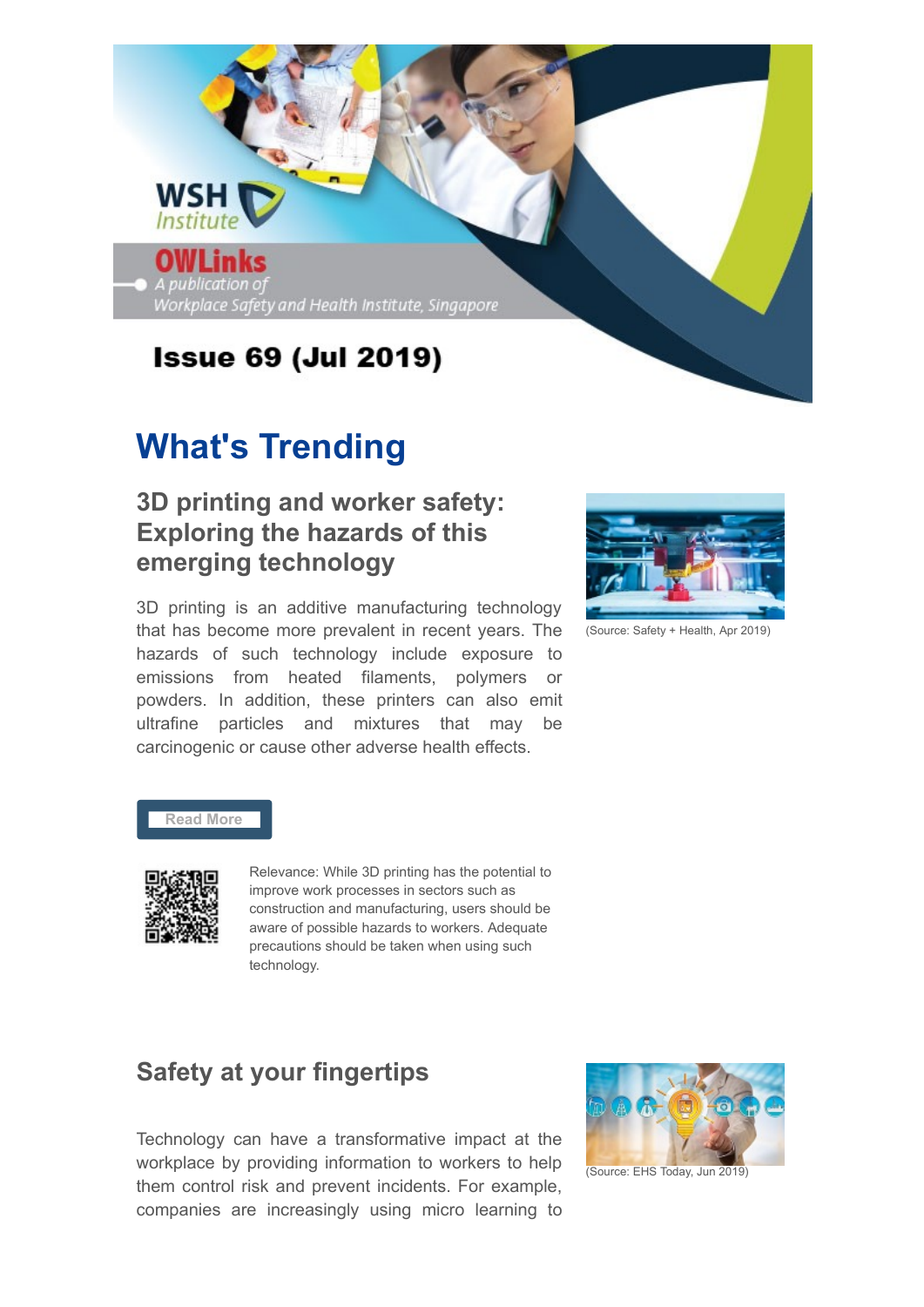train their employees to enhance the safety of their workforce and workplace.

Mobile and smartphone apps have become ubiquitous at the workplace to improve worker health and safety by providing access to safety and health information at their fingertips. Wearables and environmental sensors have also become common to monitor worker safety in hazardous situations.





Relevance: With availability of mobile devices, workers can now conveniently access useful safety data at their fingertips to allow them to work safely and efficiently. Safety professionals need to be able to effectively communicate the value and return of investment of such new technologies to overcome budgetary considerations when implementing them at the workplace.

## **Books from the WSH Institute Collection\***



**TITLE:** Older People's Mental Health Today: A Handbook

#### **AUTHOR:**

Toby Williamson

**AREA OF INTEREST:** Psychosocial Health, Ageing Workforce

**TITLE:** Controller Design for Industrial Robots and Machine Tools

> **AUTHOR:** F. Nagata and K. Watanabe

**AREA OF INTEREST:** Technology and New Ways of Work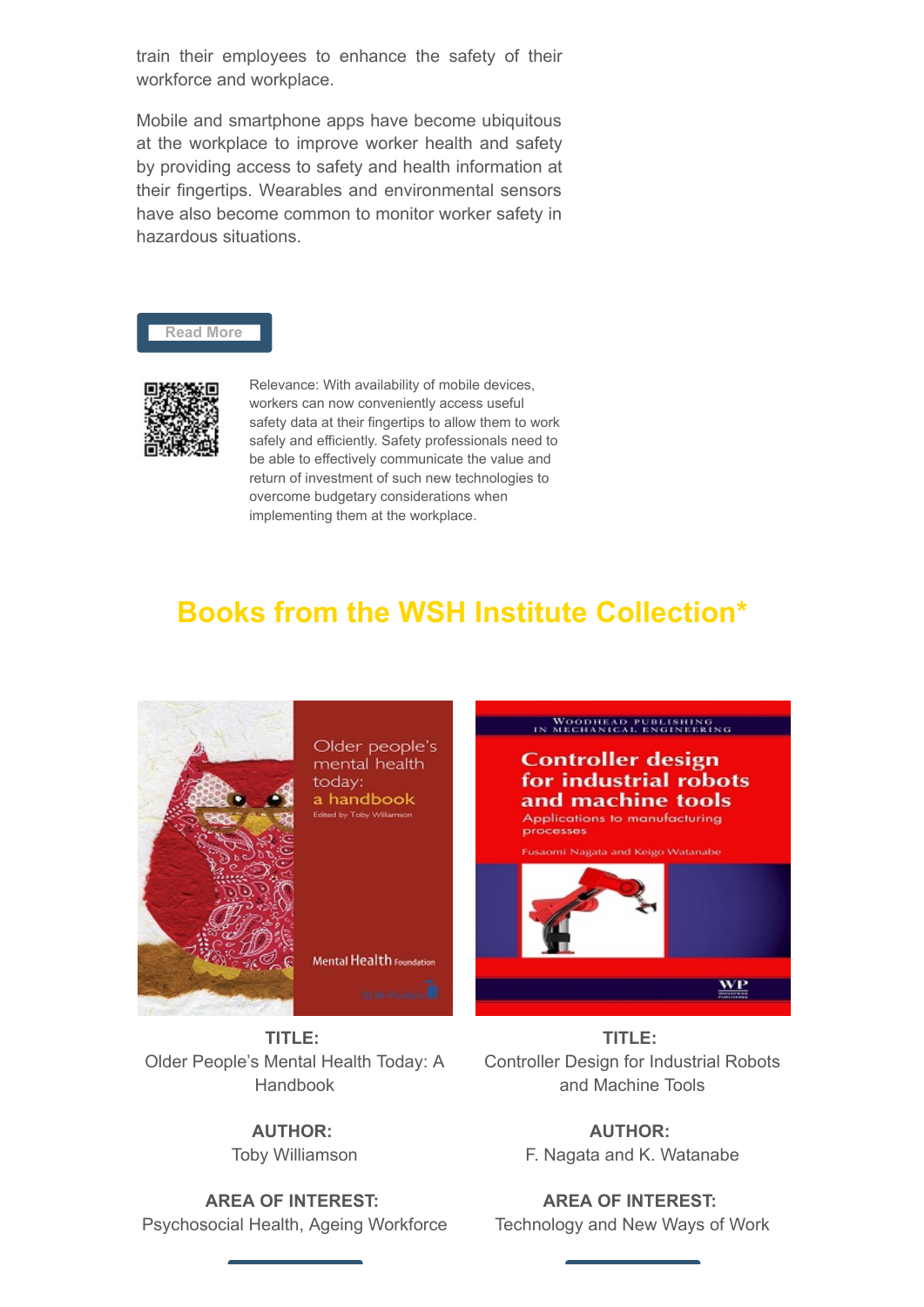

Click [here](https://nlb.overdrive.com/library/sponsoredcollections/collection/24147) to access WSH Institute's e-books collection.

\* The WSH Institute Collection is a compilation of WSH-related resources accessible to the public through our collaboration with the National Library Board (NLB).

# **OWL Highlights**

#### **Importance of hazard identification in risk management**

Risk management in occupational safety and health (OSH) context involves the process of:

- i. identifying OSH hazards;
- ii. determining the risk based on likelihood and severity of work injuries, ill health and property damage;
- iii. prioritising the implementation of preventive measures to mitigate these risks; and
- iv. communicating the risk assessment to workers.

The Occupational Safety and Health Authority (OSHA) in USA identified that one of the "root causes" for workplace injuries, illnesses and incidents was failure to identify hazards.

While materials are available online as guidance material to identify relevant hazards, identification of all significant hazards requires knowledge and experience.

The article suggested that safety and health professionals should work closely with management to identify new hazards as a result of new work processes or changes in work arrangements. They should also adopt a proactive and systematic approach when identifying all relevant hazards.





**Theme:** Hazard Identification **Date of Publication:** 2019 **Source:** Industrial Health

| Editorial                                              |  |
|--------------------------------------------------------|--|
| Impertance of hazard identification in risk management |  |

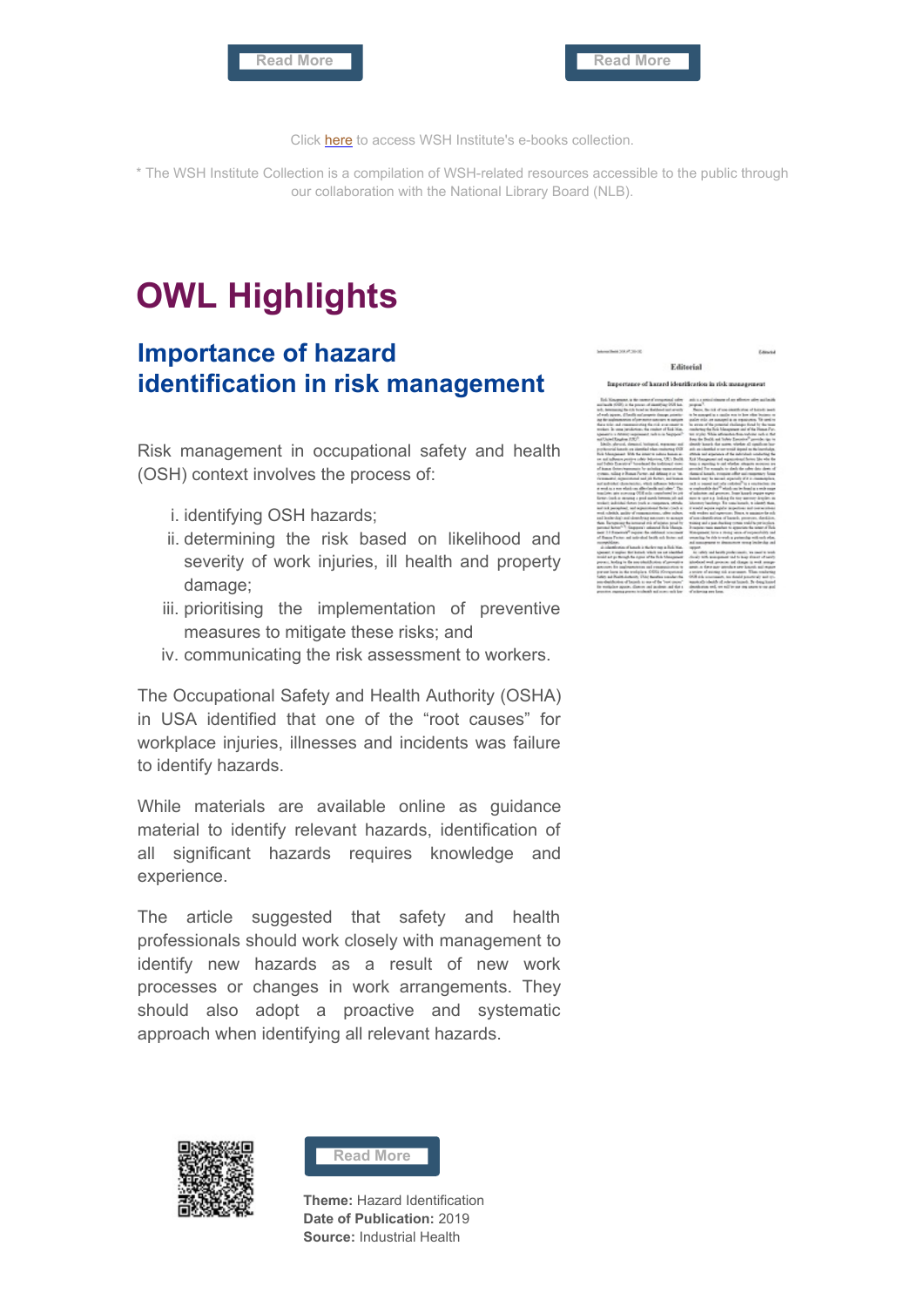## **Understanding fatigue risk: Assessment and countermeasures**

Fatigue impacts productivity and can lead to injuries and fatalities. The report described a pilot study that examined causes of fatigue in the workplace, both from workplace factors and employee habits on- and off-the-job. The study involved more than 1,100 workers in the manufacturing sector in the United States.

The findings revealed four key areas of fatigue risk. There were:

- i. high prevalence of evening, night, and early morning shifts;
- ii. variance of scheduled work hours to actual work hours, where workers reported working longer shifts and many more hours per week;
- iii. a lack of fatigue risk management system (FRMS) in organisations; and
- iv. mixed opinions of workers regarding the organisation's cultural approach to fatigue.

The report recommended that companies can consider the following to reduce fatigue risk through:

- i. science-based scheduling practices (e.g. taking rest breaks, rotating tasks);
- ii. education and training (e.g. sleep health education);
- iii. monitoring and continuous improvement (e.g. evaluate shift schedules for possible fatigue risk); and
- iv. supportive workplace safety culture (e.g. communication on fatigue).





**Theme:** Fatigue Management **Date of Publication:** 2019 **Source:** Campbell Institute

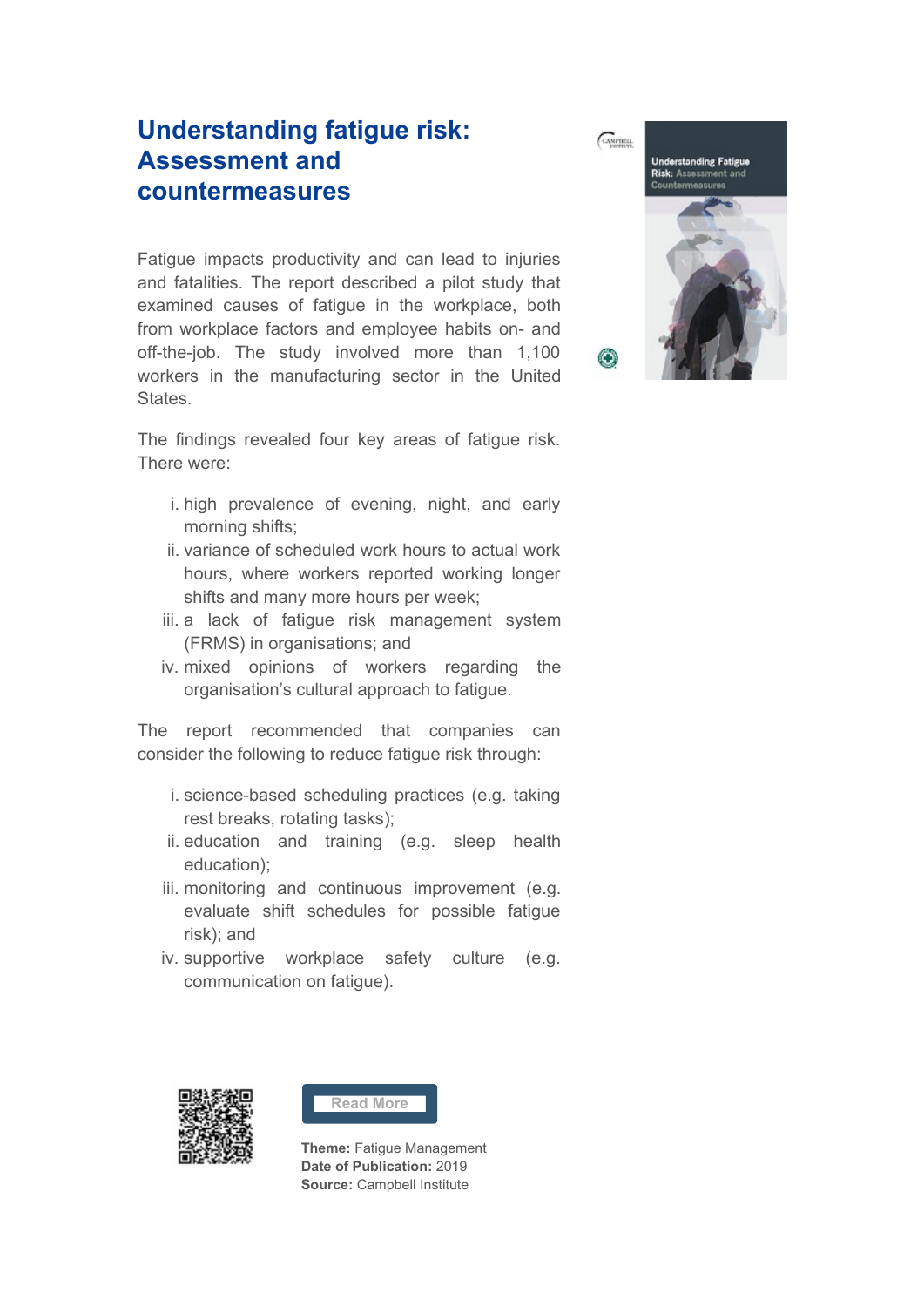## **A review of construction-related fatal accidents in Ireland: 1989- 2016**

In Ireland, construction accidents represented a high proportion of all fatal work-related accidents. The report revealed that there were 338 fatal accidents in the construction sector in Ireland between 1989 and 2016. Most of the fatal accidents happened during normal working hours.

The most common cause of fatal accidents in both the construction sector and non-construction businesses engaged in construction was falling from height, which accounted for 40% of all deaths in the construction sector, and 49% in non-construction businesses engaged in construction. These included accidents where the victims themselves fell and accidents where the victim was standing on a structure that collapsed. Other significant causes of fatal accidents included losing control of a vehicle, being struck by or crushed by a vehicle and collapsing of trenches.

These relatively small number of causes were responsible for hundreds of fatal accidents, highlighting the opportunity to reduce the risk of fatality by focusing on particularly high-risk activity such as working at height.





#### **[Read More](https://www.hsa.ie/eng/publications_and_forms/publications/construction/a_review_of_construction-related_fatal_accidents_in_ireland_1989_-_2016.pdf)**

**Theme:** Workplace Safety **Date of Publication:** 2019 **Source: Health and Safety Authority** 

## **Workplace programmes promoting good health on the rise: Study**

A recent study, which examined employer-based health promotion programmes in the United States found that almost half (46.1%) of American employers

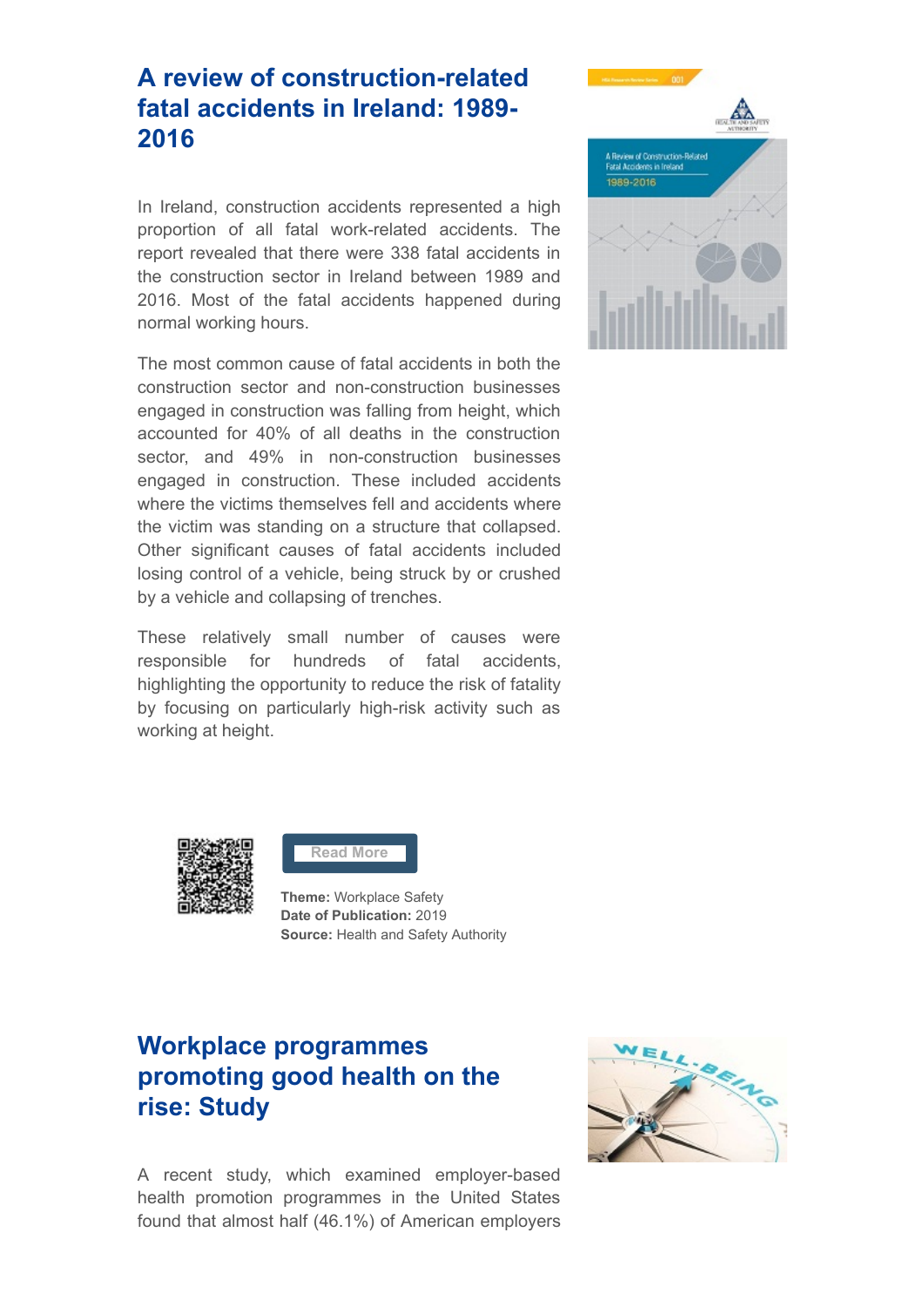had some form of workplace health promotion programmes in place.

Workplaces with 50 or more employees offering a comprehensive workplace health promotion programmes saw a jump from 6.9% to 17%. A comprehensive programme was defined as defined as one that included supportive social and physical environments, linkages to related programmes, health education, health screenings with appropriate followup and education, and integration of the programmes into an organisation's structure.

The results of the study which drew data from the [2017 Workplace Health in America survey,](https://www.cdc.gov/workplacehealthpromotion/data-surveillance/index.html) with participation from more than 2,800 employer with at least 10 workers also revealed that those who had a comprehensive programme had at least one person responsible for the programme, a budget and several years' experience with a health promotion programme.

Given that where we work, how long we work, the conditions of our work, who we work with – all of these factors impact our health. Employers have an opportunity to shape work environments and work conditions in ways that support employee health.



**[Read More](https://www.safetyandhealthmagazine.com/articles/18369-workplace-programs-promoting-good-health-on-the-rise-study)**

**Theme:** Total Workplace Safety and Health **Date of Publication:** May 2019 **Source:** Safety + Health

#### **Useful Resources**

- [Occupational characteristics of semiconductor workers with cancer and](https://www.sciencedirect.com/science/article/pii/S2093791118304001) rare diseases registered with a workers' compensation program in Korea (Safety and Health at Work, Apr 2019)
- [Working conditions and workers' health](https://www.eurofound.europa.eu/sites/default/files/ef_publication/field_ef_document/ef18041en.pdf) (Eurofound, May 2019)
- [Process evaluation of a tailored workplace intervention designed to](https://www.tandfonline.com/doi/full/10.1080/00140139.2019.1614212) promote sustainable working in a rapidly changing world (Ergonomics, May 2019)
- [Evaluation of the implementation and effectiveness of the Ontario](https://www.iwh.on.ca/sites/iwh/files/iwh/reports/iwh_report_wah_evaluation_project1360_final_report_2019.pdf) Working at Heights Training Standard: Final report (Institute for Work & Health, 2019)
- [Managing ergonomic risk in the workplace to improve musculoskeletal](https://www.hsa.ie/eng/publications_and_forms/publications/manual_handling_and_musculoskeletal_disorders/managing_ergonomic_risk_in_the_workplace_to_improve_musculoskeletal_health.html) health (Health and Safety Authority, 2019)